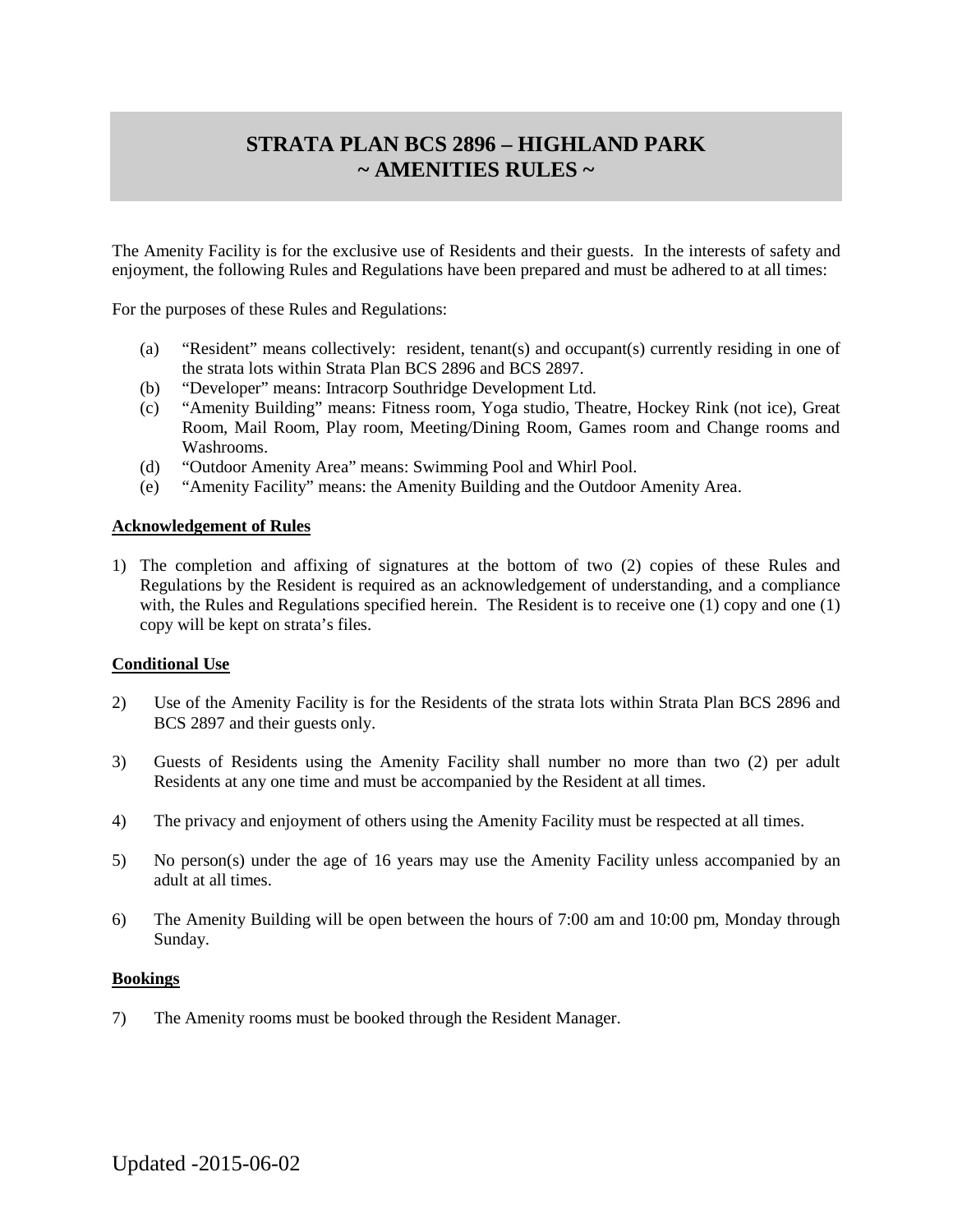- 8) Any booking of the Amenity Facility must be made by an adult owner of a strata unit within the Highland Park or Glenmore, or spouse of the owner, and will require a \$200.00 deposit, to be returned to the party booking the room(s) upon confirmation that the Amenity Facility is in the same condition as it was when it was booked.
- 9) The amenity rooms shall be booked on a first come first served (reserved) basis
- 10) Each room can only be reserved once a month by a resident. (For special events residents may apply to the Resident Manager for an exception which may, or may not be granted, at the discretion of the Strata Council.)
- 11) No room can be pre-booked more than 3 months in advance. Bookings are only confirmed when the deposit has been made. (For special events residents may apply to the Resident Manager for an exception which may, or may not be granted, at the discretion of the Strata Council.).
- 12) The theatre may be reserved for no more than a 4 hour period; the meeting rooms for no more than a 4 hour period; and the lounge room for no more than a 6 hour period.
- 13) A resident may use the theatre room on a first come first served basis for a period of three hours without booking it if it has not been reserved or is not being used.
- 14) The amenity rooms cannot be booked or used as a classroom for paying participants. Ie: They cannot be used for commercial purposes such as a driving school, training facilities, classrooms, etc.
- 15) An Owner who has rented out or leased their strata lot is not permitted to use the facilities.
- 16) The Strata Council has the right to limit (or expand upon) the number of times an amenity room is used, the length of time a room is used, and the purpose(s) for which the amenity room(s) are used – all at the Strata Council's discretion in order to protect and administrate the facilities for the benefit of all the residents of Highland Park and Glenmore.
- 17) Parking of visitors during the use of the Amenity Facility must comply with the parking regulations then and there in force of the Strata Corporation.
- 18) Any cleanup required to return the Amenity Facility (including washrooms) to its pre-event status must be completed within 24 hours of the booking, or within such shorter time as may be agreed to accommodate other bookings. Should the clean –up not be completed within the specified time the council may have the clean-up undertaken by a third party and the cost to complete such clean-up will be borne by the party booking the Amenity Room.
- 19) Any damage that occurs to the room and to amenities and property contained therein, or forming a part of the Amenity Facility, will be the sole responsibility of the party booking the room. Repairs or replacement of the damaged property or the dollar amount to repair or replace the damaged property up to the amount of money that is the deductible amount, required pursuant to any insurance coverage that may be in force from time to time will be required to be paid by the party booking the room.
- 20) Those using tape on the walls do so at their own risk. Should the Strata need to undertake any repair, all related expenses will be assessed to the owner's strata lot.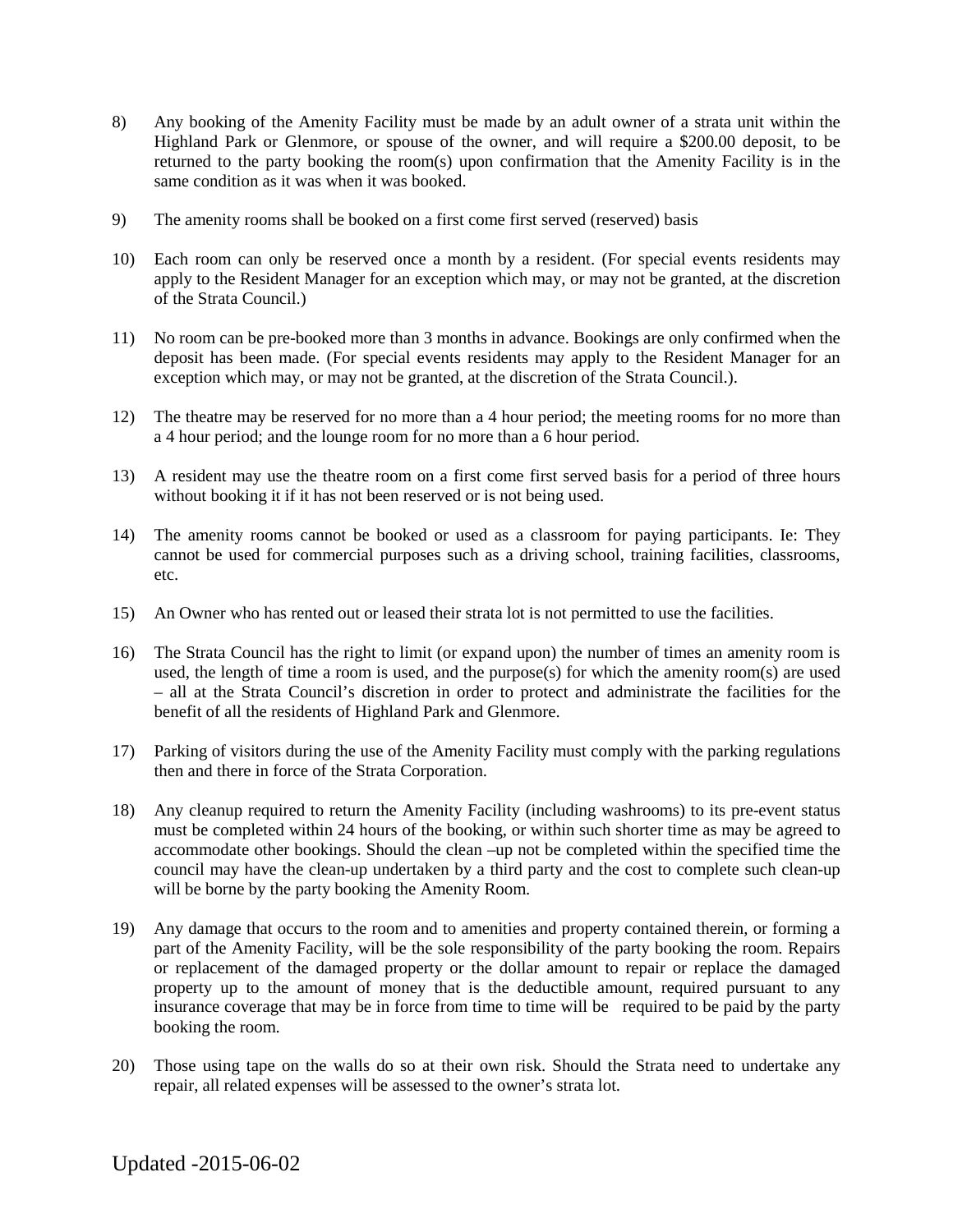- 21) The fridge, counter-tops, cupboards, sink and equipment used are to be left in a clean and operational condition; garbage is to be removed (garbage receptacle cleaned) and the carpet vacuumed.
- 22) For security reasons, all guests must be met at the main entrance door. At no time are any of the doors to the Amenity Building to be propped open allowing unrestricted access to the Amenity Building. Before leaving the Amenity Building all doors to the exterior are to be securely closed and locked.
- 23) Alcohol is not permitted in the Amenity Facility at any time without prior approval of the Strata Council. The Strata Corporation will not be held liable for any illegal or criminal conduct or activity of a Resident or their guest(s). Any illegal activity will be reported to the Police.
- 24) Proper attire is required in the Amenity Facility at all times. The **"No Shirt, No Shoes, No Entry"** Rule is adhered to at all times within the Amenity Building.
- 25) Any and all accidents must be reported immediately to FirstService Residential or the Resident Manager.
- 26) Any person(s) causing damage to the Amenity Facility must immediately report such damage(s) to FirstService Residential or the Resident Manager.
- 27) Residents must conform and ensure that any guest(s) conform to the Rules and Regulations established by the Strata Corporation from time to time governing use of the Amenity Facility.
- 28) Any person(s) noting a breach of these Rules and Regulations, or abuse of the Amenity Facility, is to immediately report the incident to FirstService Residential. Any breach of the Rules and Regulations may be subject to the removal of privileges regarding use of the Amenity Facility. Charges may be levied for the repair or replacement of equipment that shows evidence of willful damage.
- 29) The Amenity Facility is a **NON-SMOKING** area. There is no smoking permitted. Any breach of the non-smoking Rule by Residents or their guests may be subject to the removal of privileges regarding use of the Amenity Facility.
- 30) The Amenity Facility shall be used in a manner for which it was designed. Residents using the Amenity Facility do so at their own risk.
- 31) The Developer may use the Amenity Facility for Sales and Marketing purposes until all strata lots in Strata Plan BCS 2896 are sold.
- 32) Booking the Amenity Facility will ensure that the room is booked off for your private use on the day specified.

## **Fitness Room, Yoga Studio, Hockey Rink and Play Room**

33) After using the fitness equipment, it must be wiped down with the spray bottle of cleaning solution and paper toweling provided before leaving the fitness room.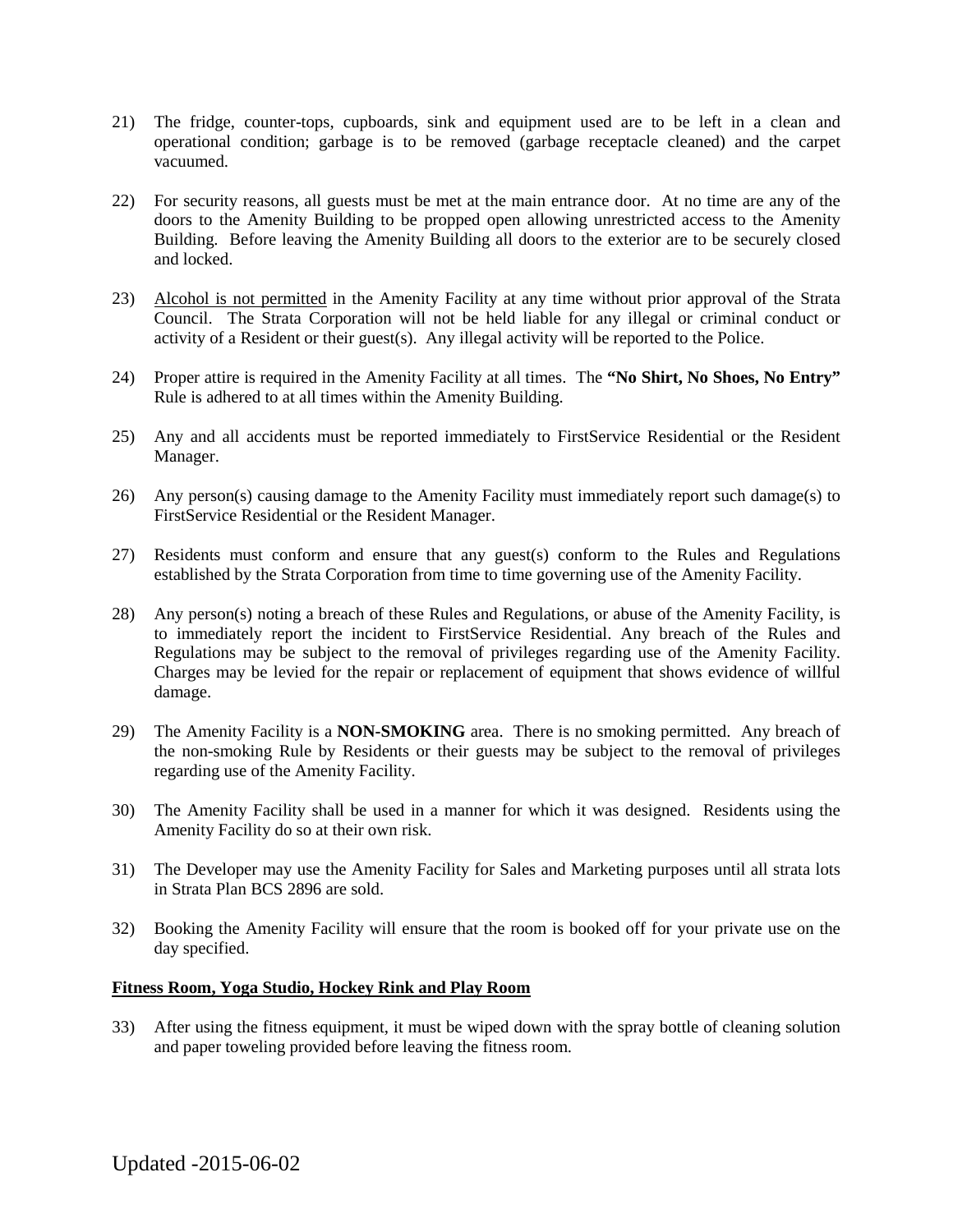- 34) Persons with known medical conditions should seek medical advice prior to use of the fitness equipment. The Strata Corporation is not responsible for any injuries or death resulting from such use.
- 35) No person is permitted to use the fitness equipment while under the influence of drugs or alcohol.
- 36) Persons with open sores, infectious diseases, communicable diseases or discharges are prohibited from using the fitness room, yoga studio, hockey rink and play room.
- 37) 6:00 am to 8:00 pm daily is restricted to supervised children up to age 16 8:00 pm-9:45 pm daily is Adults only age16 and up Regular type hockey pucks are not permitted Only ball hockey balls are to be used in the arena. (amended CM June14/11)
- 38) Glassware, glass bottles or other breakable items are not permitted while using the fitness room, yoga studio, hockey rink and play room.
- 39) No person is permitted to eat while in the fitness room, yoga studio, and hockey rink and play room or allow food substances, including liquids, to fall on the floor or equipment at any time.

# **Equipment Usage/Damage**

- 40) Any and all Amenity Facility equipment and furnishings (including fitness equipment, furniture, tables, chairs, pool table, etc.) used by Residents and their guests is not to be removed from the designated room / Amenity Building and taken outdoors, nor is it to be borrowed for private purposes.
- 41) Persons either causing damage or noting damage to Amenity Building facilities, furnishings and/or equipment therein shall immediately report such damage to FirstService Residential.
- 42) Anyone found to deface, destroy or otherwise ruin any property is liable for the damage(s) and/or loss of Amenity Facility privileges.

#### **Clean-Up**

- 43) All persons using the Amenity Facility are expected to pick up and clean up after use and cooperate in maintaining maximum cleanliness and tidiness of the Amenity Facility.
- 44) Following all usage, the Amenity Building rooms are to be returned to the condition in which it was found and ready for use. Furniture and equipment are to be returned to their original positions. The fridge, dishwasher, microwave, countertops, cupboards, sink and all other equipment used must be left in clean condition.

#### **Fobs and Keys**

- 45) A maximum of 2 fobs are allowed per strata lot. Lost or stolen fobs must be reported to the Resident Manager. The cost for replacement fob will be \$75.00.
- 46) The owner\tenant takes the full responsibility of the use and care of the key fobs assigned.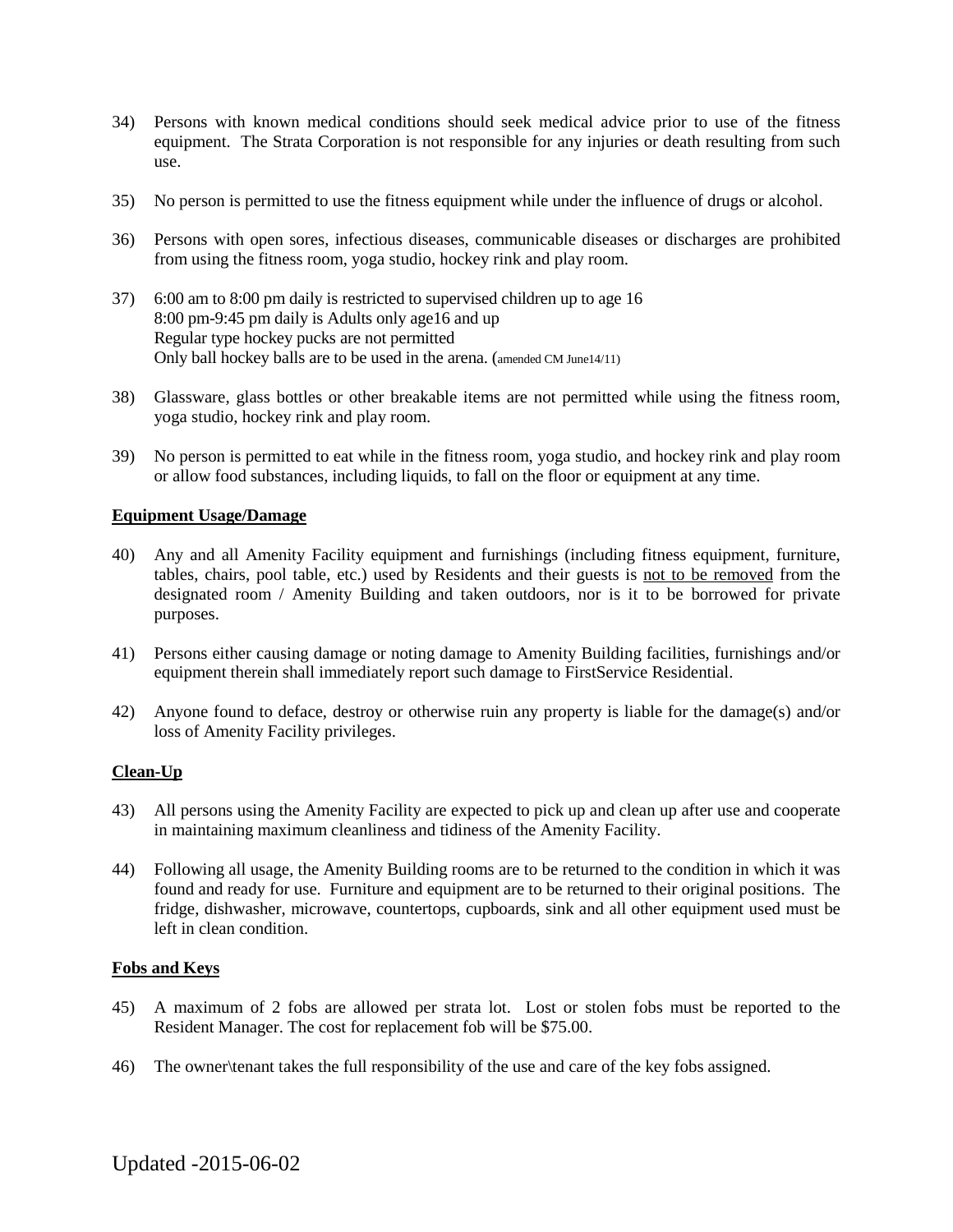- 47) The owner\tenant must immediately report lost or stolen fob to the Resident Manager or the Property Manager.
- 48) The owner\tenant is fully responsible for any liability or acts which may affect the safety, security or property of the Strata Corporation.

## **Outdoor Amenity Area – Pool and Hot Tub**

- 49) **Pool Hours:** Out door pool and hot tub will be open as follows:
	- 7:00am to 9:00am Adult only
	- 9:00am to 8:00pm Families\kids
	- 8:00pm to 10pm Adult only
- 50) The pool and the hot tub can not be booked for private functions. The deck area by the pool may be booked.
- 51) Proper footwear must be worn when walking to and from the pool and hot tub area.
- 52) Bathing suites must be worn when using pool and hot tub.
	- a) Long hair must be tightly braided or covered with bathing cap.
	- b) Health Regulations require each person to shower before using these common facilities, please use the showers provided.
- 53) All children must be completely toilet trained.
- 54) Users of the hot tub are advised that the maximum stay should not exceed 10 minutes. Users should avoid long exposure which may result in nausea, dizziness or fainting.
- 55) Elderly users, users with heart disease, diabetes, high or low blood pressure, and users taking medication for cardiovascular or nerve disorders should not use the hot tub without consulting their doctor.
- 56) No inflatable items or water accessories of any type, except child water wings permitted.
- 57) Glassware and other breakable items, drinking beverages or consumption of food is prohibited.
- 58) No radios or sound reproducing equipment is permitted.
- 59) No animals are permitted in these facilities.
- 60) Persons with infections, contagious diseases, or open sores are NOT allowed in the pool or hot tub.
- 61) Users should not totally immerse their body in the hot tub. Users should keep long hair away from all underwater suction fittings.
- 62) Users should not use the pool or hot tub when under the influence of alcohol.
- 63) Users should always enter and leave the hot tub slowly and cautiously.